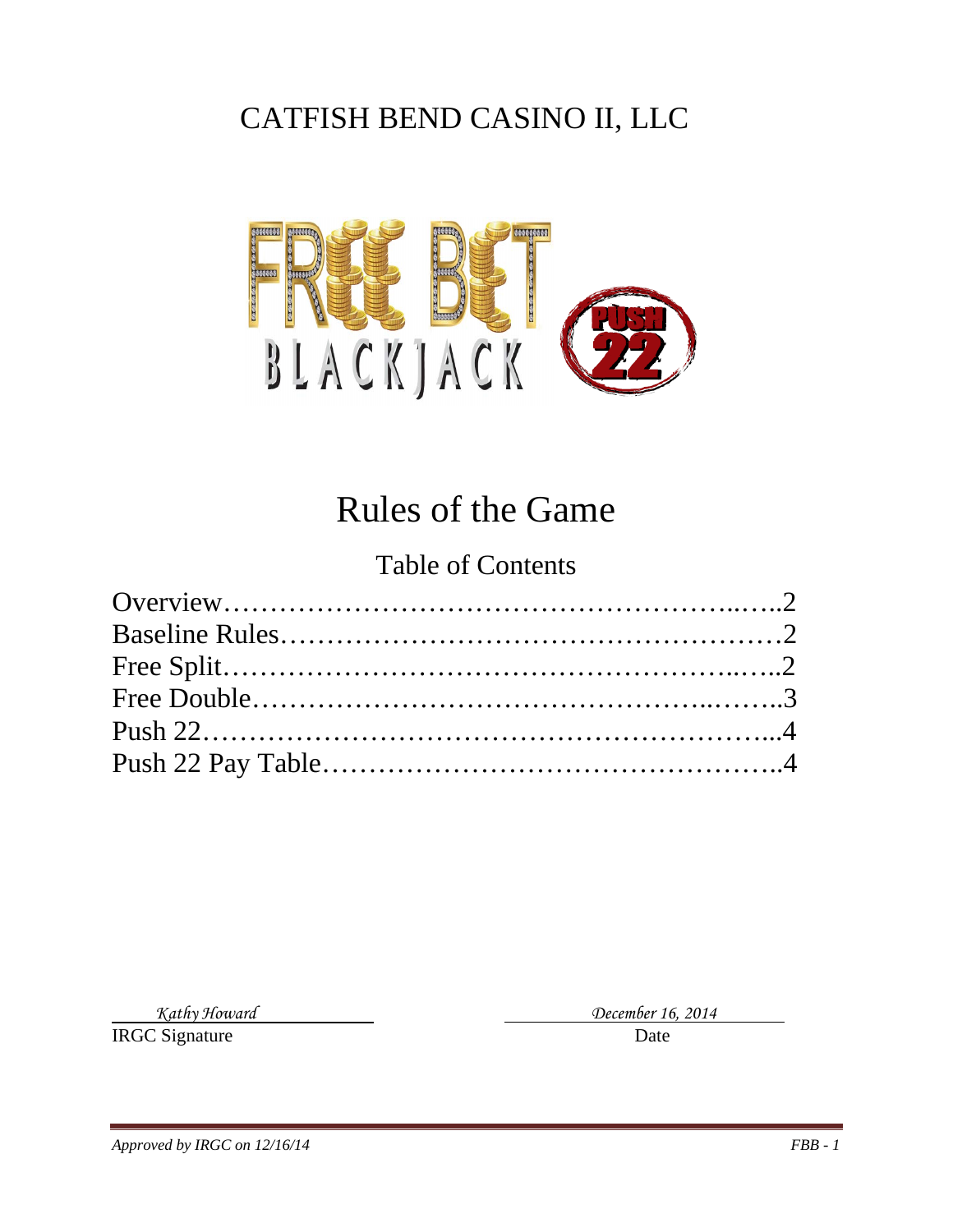### **OVERVIEW**

Free Bet Blackjack is a variation of traditional blackjack which allows the players "free" double-downs and "free" splits, but pushes on dealer 22 busts. The "free bet" given to players on free doubles and free splits is a lammer token that is converted to real chips if the player wins the hand. Free Bet Blackjack follows the basic rules of standard Blackjack, with special features added to the rules. Free Bet Blackjack also features a Push 22 side bet.

### **BASELINE RULES**

Free Bet Blackjack follows the basic rules of standard blackjack, with the following features:

- "Free" double-down on two-card hard 9, 10, or 11 totals
- "Free" splits on all pairs except 10 (10-10, J-J, Q-Q, K-K) value cards
- "Free" double allowed after splits and free splits
- "Free" re-splits allowed up to 4 hands
- All normal splits allowed
- Regular doubles allowed on two card hands
- Dealer pushes on 22
- Blackjack pays 3-to-2
- Dealer hits soft-17

## **FREE SPLIT**

Players may split any pairs except 10 (10-10, J-J, Q-Q, K-K) value cards without making an additional wager. The dealer will place a "Free Bet" lammer to the right of the player's original bet and deal the game normally. There are three possible outcomes:

- 1. The player beats the dealer.
	- a. The dealer will pay the player for his original bet and an equivalent amount for his free split. The dealer will then collect the lammer.
- 2. The player loses to the dealer.
	- a. The dealer will collect the player's original bet and the lammer.
- 3. The player and the dealer tie.
	- a. The dealer will push the player's original bet and collect the lammer.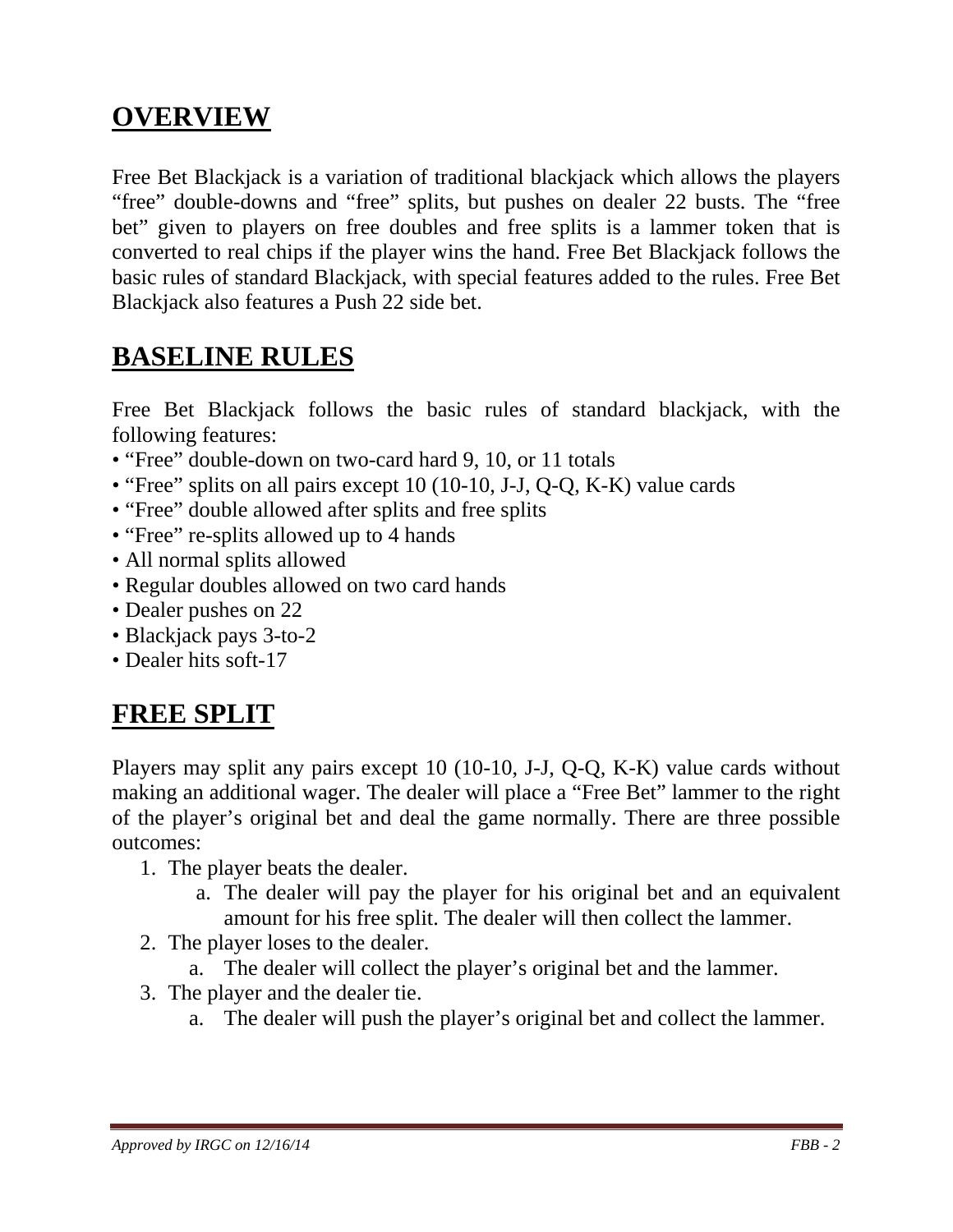Free re-splitting up to four hands is allowed.

Each split hand is won or lost on its merit. (Example: Player can lose original bet on first split hand and still win on the second or more free split hands.) If free splitting a pair and the first hand busts, the cards will be tucked under the original wager until the hand is settled or unless the subsequent hands bust as well.

#### **FREE DOUBLE**

Players may double a two-card hard count of 9, 10 or 11 without making an additional wager. The dealer will place a "Free Bet" lammer to the right of the player's original wager and deal the game normally. There are three possible outcomes:

- 1. The player beats the dealer.
	- a. The dealer will pay the player for his original bet and an equivalent amount for his free double. The dealer will then collect the lammer.
- 2. The player loses to the dealer.
	- a. The dealer will collect the player's original wager and the lammer.
- 3. The player and the dealer tie.
	- a. The dealer will push the player's original wager and collect the lammer.

Free doubling after splitting is allowed, provided the player's point total is a twocard hard total of 9, 10 or 11.

If the player makes a bet for the dealer, the dealer is also eligible for the Free Split and Free Double along with the player. The same rules apply to the dealers bet.